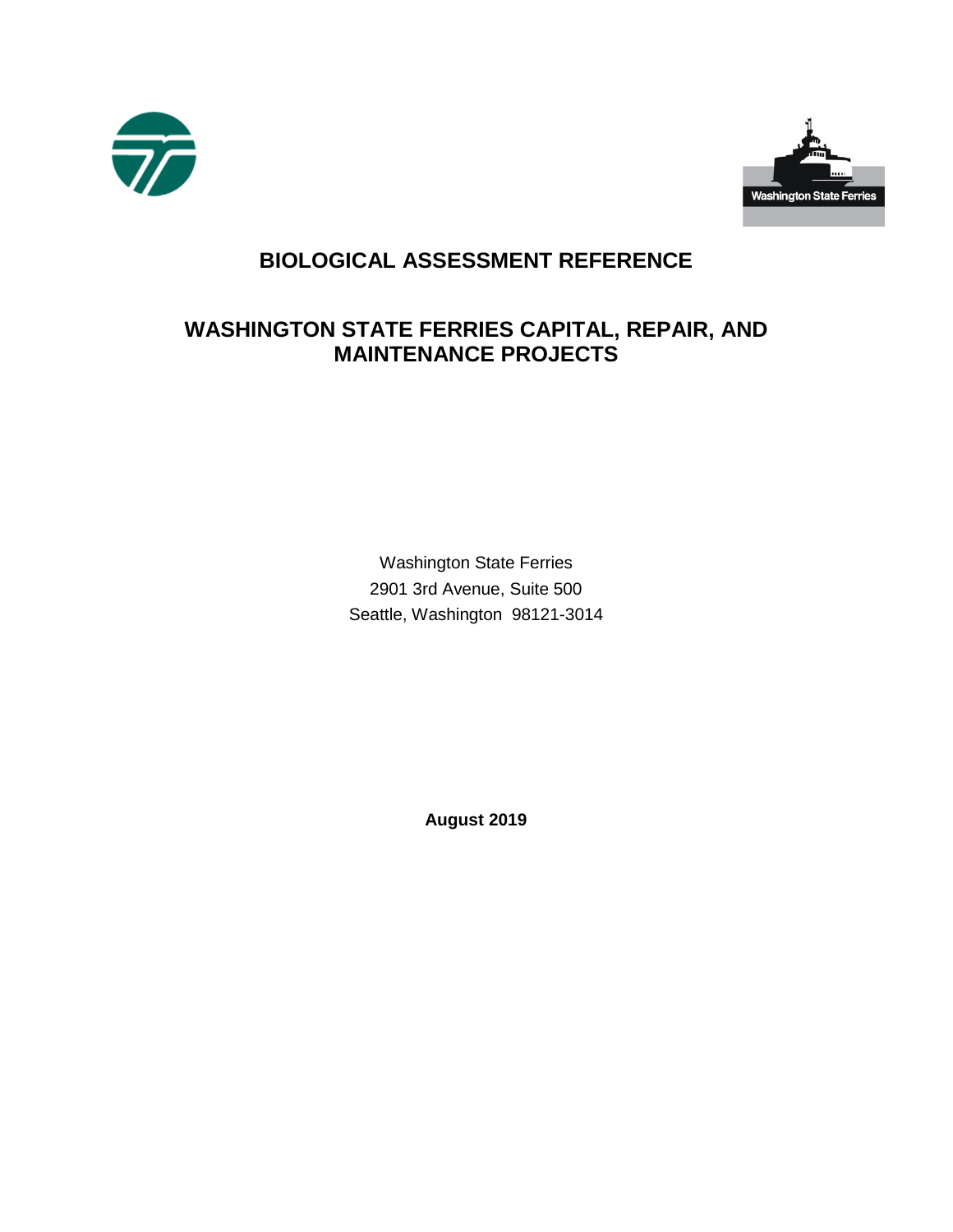### **Prepared by**

Washington State Ferries 2901 3rd Avenue, Suite 500 Seattle, Washington 98121-3014

Richard Huey – WSF Biologist Adrienne Stutes – WSF Biologist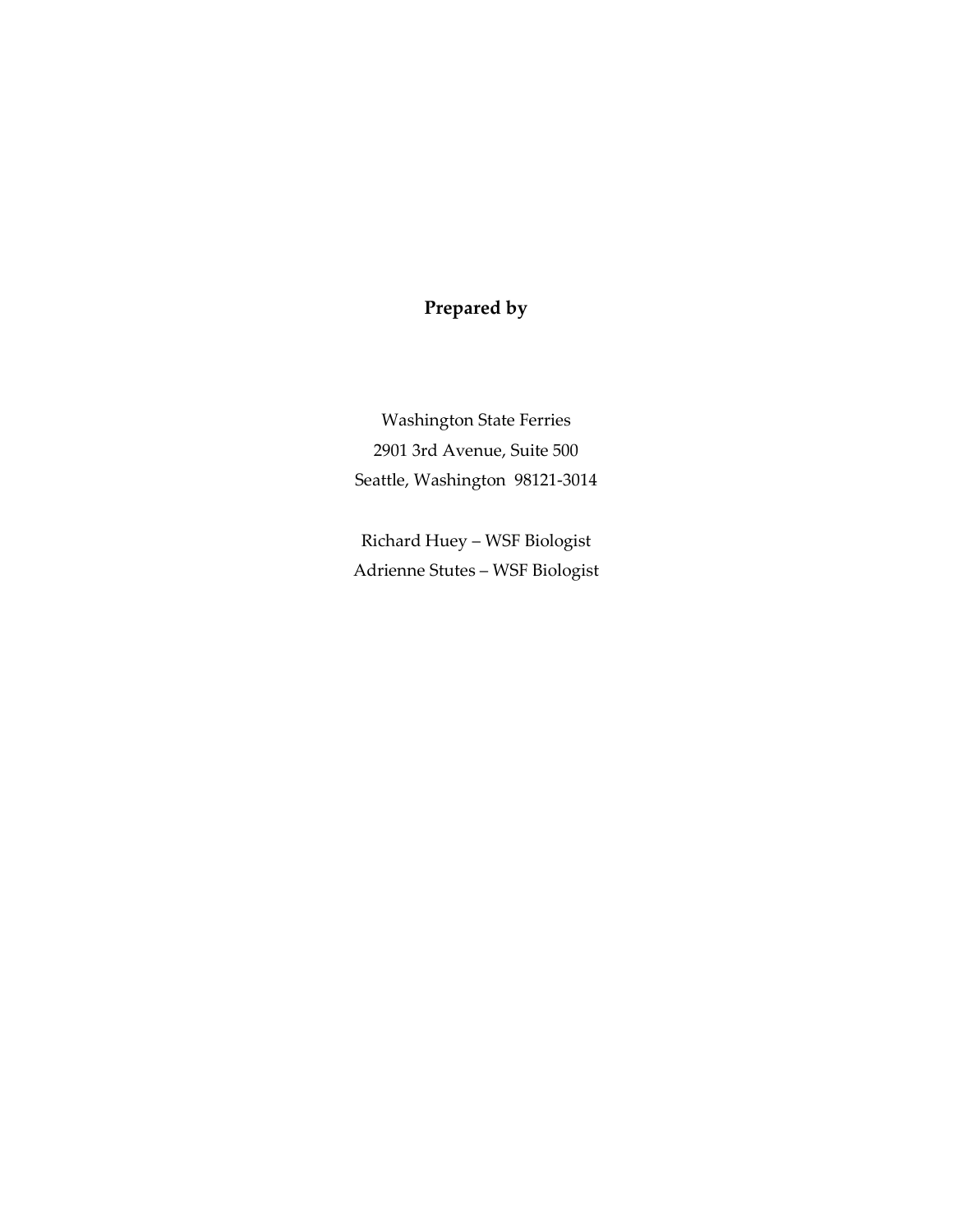| $\mathbf{1}$   |                  |      |
|----------------|------------------|------|
| 1.1            |                  |      |
| 1.2            |                  |      |
| 1.3            |                  |      |
| 1.3.1          |                  |      |
| 1.3.2          |                  |      |
| 1.3.3          |                  |      |
| 1.3.4          |                  |      |
| 1.4            |                  |      |
| 1.4.1          |                  |      |
| 1.4.2          |                  |      |
| 1.4.3          |                  |      |
| 1.4.4          |                  |      |
| 1.4.5          |                  |      |
| 1.4.6          |                  |      |
| 1.5            |                  |      |
| $\overline{2}$ |                  |      |
| 2.1            |                  |      |
| 2.1.1          |                  |      |
| 2.1.2          |                  |      |
| $2.2^{\circ}$  |                  |      |
| 2.2.1          |                  |      |
| 2.2.2          |                  |      |
| 2.2.3          |                  |      |
| 2.2.4          |                  |      |
| 2.2.5          |                  |      |
| 2.2.6          |                  |      |
| 2.2.7          | Overhead Loading | . 66 |
| 2.2.8          |                  |      |
| 2.2.9          |                  |      |
| 2.3            |                  |      |
| 2.3.1          |                  |      |
| 2.3.2          |                  |      |
| 2.3.3          |                  |      |
| 2.3.4          |                  |      |
| 2.3.5          |                  |      |
| 3              |                  |      |
| 3.1            |                  |      |
| 3.1.1          |                  |      |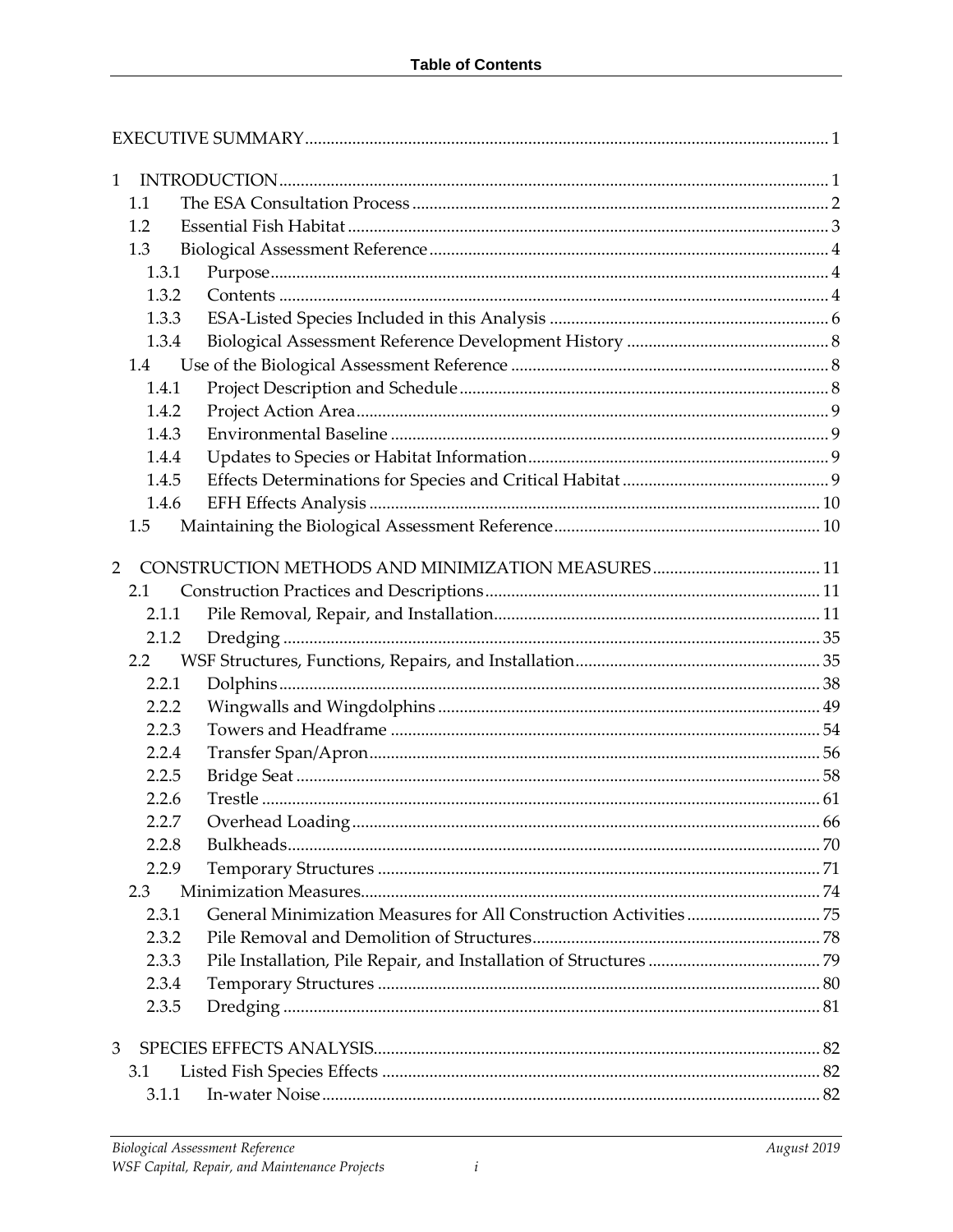| 3.1.2          |  |
|----------------|--|
| 3.1.3          |  |
| 3.1.4          |  |
| 3.1.5          |  |
| 3.1.6          |  |
| 3.1.7          |  |
| 3.2            |  |
| 3.2.1          |  |
| 3.2.2          |  |
| 3.2.3          |  |
| 3.2.4          |  |
| 3.3            |  |
| 3.3.1          |  |
| 3.3.2          |  |
| 3.3.3          |  |
| 3.4            |  |
| 3.4.1          |  |
| 3.4.2          |  |
|                |  |
| $\overline{4}$ |  |
| 4.1            |  |
| 4.1.1          |  |
| 4.1.2          |  |
| 4.2            |  |
| 4.2.1          |  |
| 4.2.2          |  |
| 4.3            |  |
| 4.3.1          |  |
| 4.3.2          |  |
| 4.4            |  |
| 4.4.1          |  |
| 4.4.2          |  |
| 4.5            |  |
| 4.5.1          |  |
| 4.5.2          |  |
| 4.6            |  |
| 4.6.1          |  |
| 4.6.2          |  |
| 4.7            |  |
| 4.7.1          |  |
| 4.7.2          |  |
| 4.8            |  |
| 4.8.1          |  |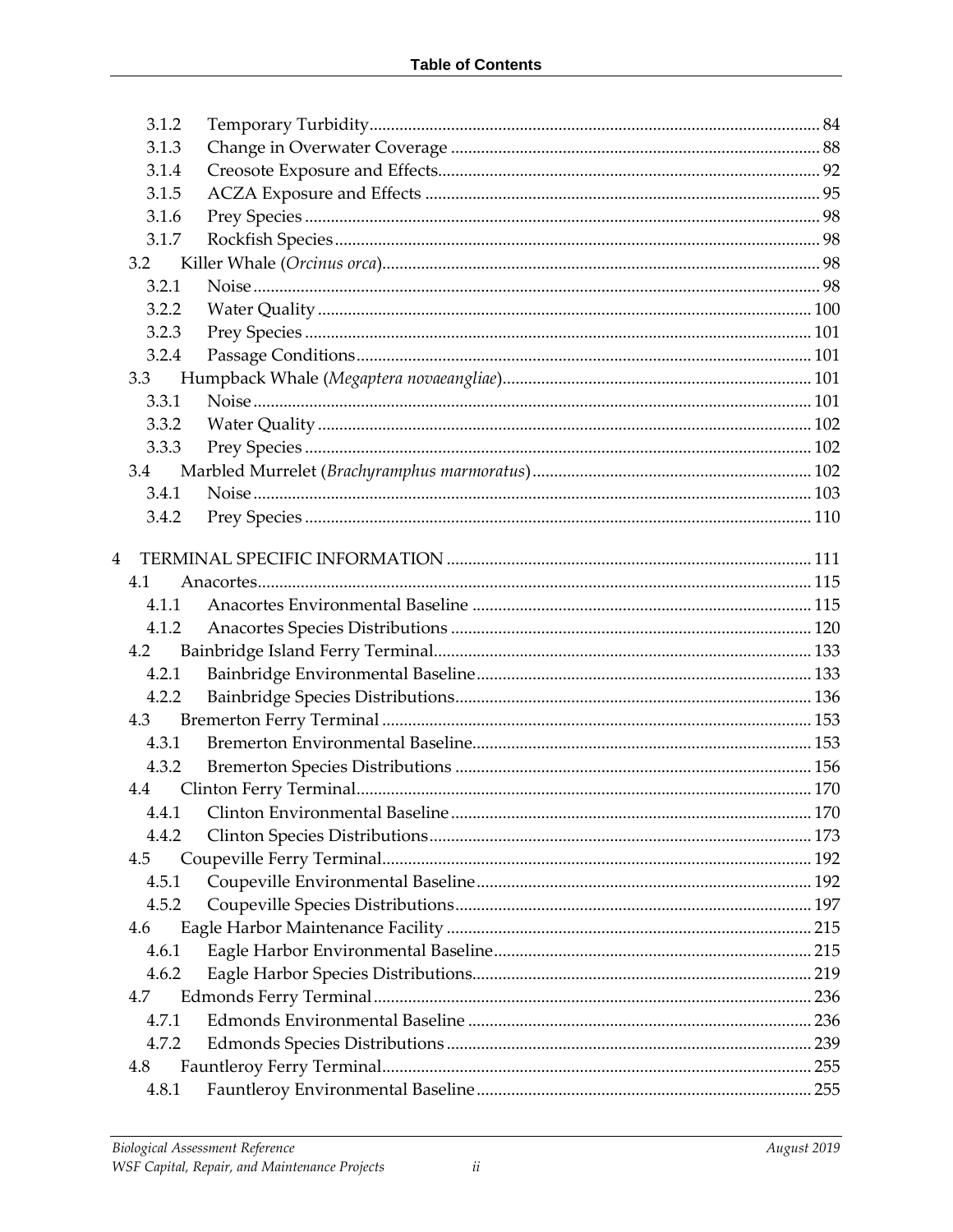| 4.8.2  |  |
|--------|--|
| 4.9    |  |
| 4.9.1  |  |
| 4.9.2  |  |
|        |  |
| 4.10.1 |  |
| 4.10.2 |  |
|        |  |
|        |  |
|        |  |
|        |  |
| 4.12.1 |  |
|        |  |
|        |  |
| 4.13.1 |  |
|        |  |
|        |  |
| 4.14.1 |  |
|        |  |
|        |  |
| 4.15.1 |  |
|        |  |
|        |  |
| 4.16.1 |  |
|        |  |
|        |  |
|        |  |
| 4.17.2 |  |
| 4.18   |  |
|        |  |
|        |  |
| 4.19   |  |
| 4.19.1 |  |
| 4.19.2 |  |
| 4.20   |  |
| 4.20.1 |  |
| 4.20.2 |  |
| 5      |  |

#### **List of Tables**

| Table 1-1 |  |
|-----------|--|
|           |  |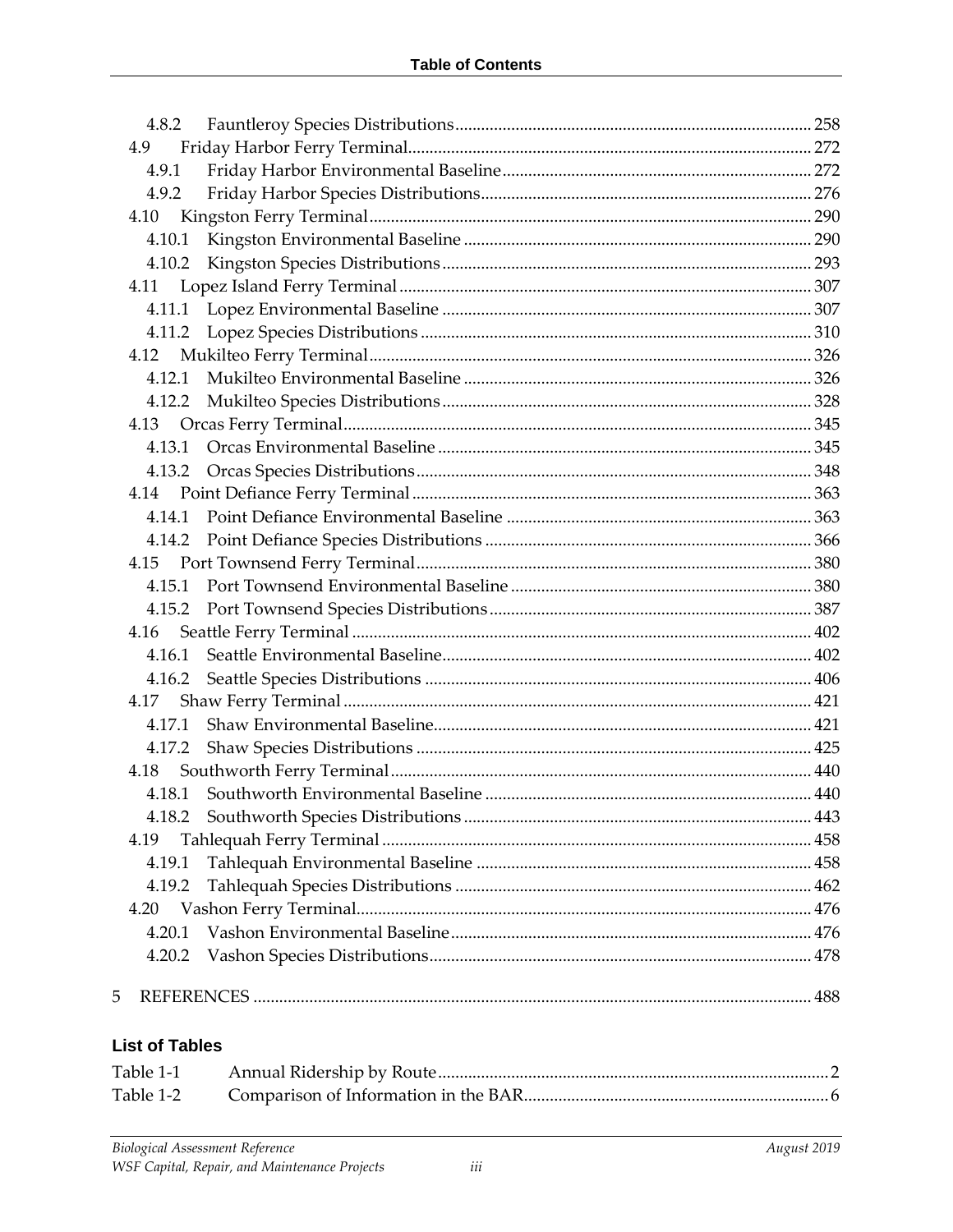| Table 1-3  |                                                                                    |
|------------|------------------------------------------------------------------------------------|
| Table 3-1  |                                                                                    |
| Table 3-2  |                                                                                    |
| Table 3-3  |                                                                                    |
| Table 3-4  |                                                                                    |
| Table 3-5  | Murrelet Undewater Sound Injury and Disturbance Threshold 110                      |
| Table AN-1 | Existing Conditions of Chinook Salmon PCEs at the Anacortes Ferry Terminal         |
| Table AN-2 | Existing Conditions of Southern Resident Killer Whale PCEs at the Anacortes        |
| Table AN-3 |                                                                                    |
| Table BA-1 | Existing Conditions of Rockfish PBFs at the Anacortes Ferry Terminal 129           |
|            | Total Number of Juvenile Chinook Captured in Beach Seine Sampling in Eagle         |
| Table BA-2 | Total Number of Juvenile Chinook Captured at a Beach Seine Sampling Station        |
| Table BA-3 | Forklengths of Juvenile Chinook Captured in Beach Seine Sampling in or near        |
|            |                                                                                    |
| Table BA-4 | Existing Conditions of Chinook Salmon PCEs at the Bainbridge Island Ferry          |
| Table BA-5 | Existing Conditions of Southern Resident Killer Whale PCEs at the Bainbridge       |
| Table BA-6 | Existing Conditions of Rockfish PBFs at the Bainbridge Island Ferry Terminal148    |
| Table BR-1 | Total Number of Juvenile Chinook Captured in Sinclair Inlet in 2002  157           |
| Table BR-2 | Existing Conditions of Chinook Salmon PCEs at the Bremerton Ferry Terminal         |
| Table BR-3 | Existing Conditions of Southern Resident Killer Whale PCEs at the Bremerton        |
| Table BR-4 | Existing Conditions of Rockfish PBFs at the Bremerton Ferry Terminal 166           |
| Table CL-1 | Existing Conditions of Chinook Salmon PCEs at the Clinton Ferry Terminal 178       |
| Table CL-2 | Existing Conditions of Southern Resident Killer Whale PCEs at the Clinton Ferry    |
| Table CL-3 | Existing Conditions of Bull Trout PCEs at the Clinton Ferry Terminal 183           |
| Table CL-4 | Existing Conditions of Rockfish PBFs at the Clinton Ferry Terminal  187            |
| Table CO-1 | Existing Conditions of Chinook Salmon PCEs at the Coupeville Ferry Terminal<br>202 |
| Table CO-2 | Existing Conditions of Southern Resident Killer Whale PCEs at the Coupeville       |
| Table CO-3 | Existing Conditions of Rockfish PBFs at the Coupeville Ferry Terminal 210          |
| Table EH-1 | Total Number of Juvenile Chinook Captured in Beach Seine Sampling in Eagle         |
| Table EH-2 | Total Number of Juvenile Chinook Captured at a Beach Seine Sampling Station        |
|            |                                                                                    |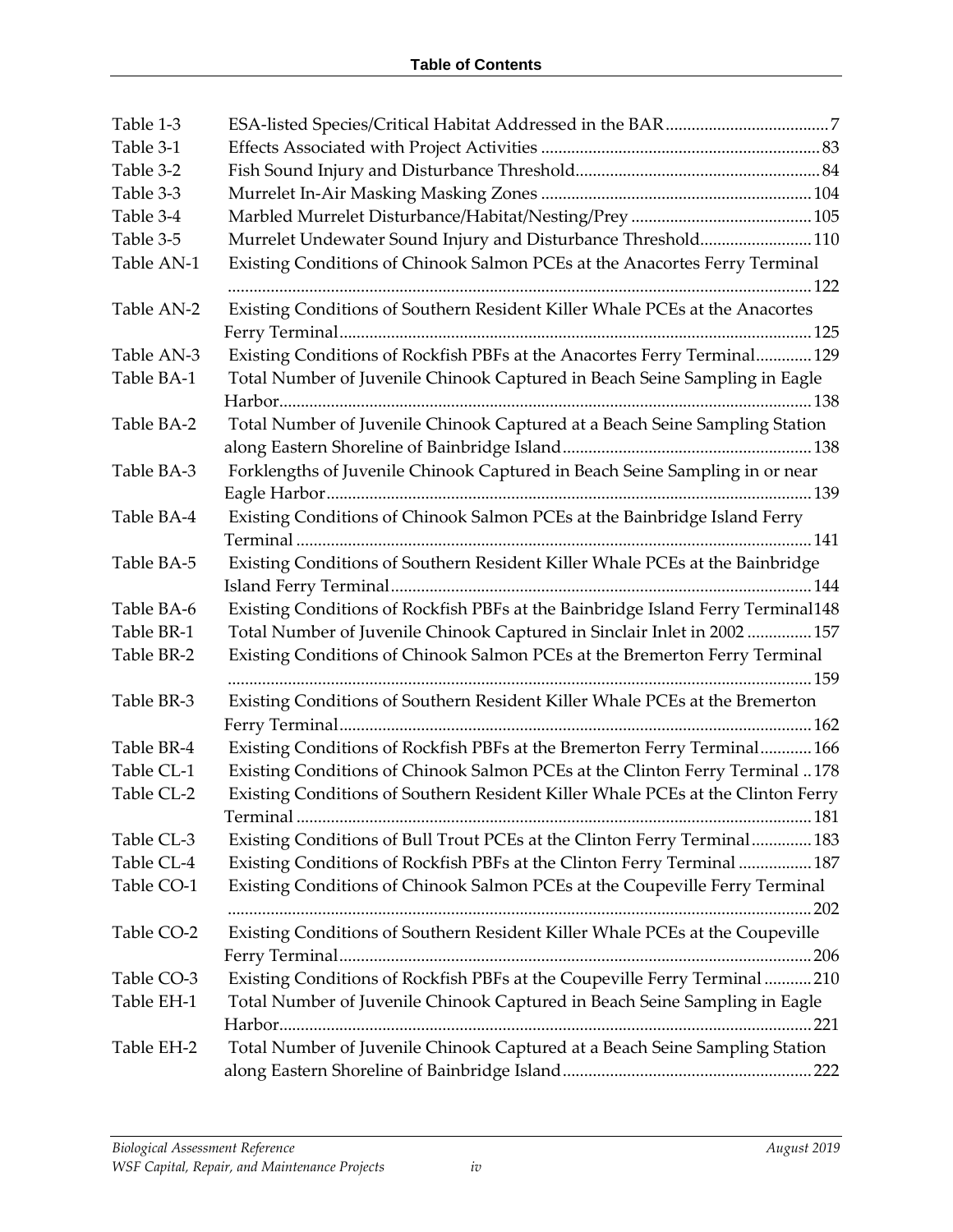| Table EH-3 | Forklengths of Juvenile Chinook Captured in Beach Seine Sampling in or near    |
|------------|--------------------------------------------------------------------------------|
| Table EH-4 | Existing Conditions of Chinook Salmon PCEs at the Eagle Harbor Maintenance     |
| Table EH-5 | Existing Conditions of Killer Whale PCEs at the Eagle Harbor Maintenance       |
| Table EH-6 | Existing Conditions of Rockfish PBFs at the Eagle Harbor Maintenance Facility  |
| Table ED-1 | Existing Conditions of Chinook Salmon PCEs at the Edmonds Ferry Terminal       |
| Table ED-2 |                                                                                |
|            | Existing Conditions for Southern Resident Killer Whale PCE at the Edmonds      |
| Table ED-3 | Existing Conditions of Bull Trout PCEs at the Edmonds Ferry Terminal 245       |
| Table ED-4 | Existing Conditions of Rockfish PBFs at the Edmonds Ferry Terminal250          |
| Table FA-1 | Existing Conditions of Chinook Salmon PCEs at the Fauntleroy Ferry Terminal    |
| Table FA-2 | Existing Conditions of Southern Resident Killer Whale PCEs at the Fauntleroy   |
|            |                                                                                |
| Table FA-3 | Existing Conditions of Bull Trout PCEs at the Fauntleroy Ferry Terminal263     |
| Table FA-4 | Existing Conditions of Rockfish PBFs at the Fauntleroy Ferry Terminal  267     |
| Table FH-1 | List of Macroalgae and Macrofauna Species Identified at the Friday Harbor      |
|            |                                                                                |
| Table FH-2 | Existing Conditions of Chinook Salmon PCEs at the Friday Harbor Ferry          |
| Table FH-3 | Existing Conditions of Southern Resident Killer Whale PCEs at the Friday       |
| Table FH-4 | Existing Conditions of Rockfish PBFs at the Friday Harbor Ferry Terminal285    |
| Table KI-1 | Existing Conditions of Chinook Salmon PCEs at the Kingston Ferry Terminal 295  |
| Table KI-2 | Existing Conditions of Southern Resident Killer Whale PCEs at the Kingston     |
|            |                                                                                |
| Table KI-3 | Existing Conditions of Rockfish PBFs at the Kingston Ferry Terminal 302        |
| Table LO-1 | Existing Conditions of Chinook Salmon PCEs at the Lopez Island Ferry Terminal  |
| Table LO-2 | Existing Conditions of Southern Resident Killer Whale PCEs at the Lopez Island |
| Table LO-3 | Existing Conditions of Rockfish PBFs at the Lopez Island Ferry Terminal321     |
| Table MU-1 | Existing Conditions of Chinook Salmon PCEs at the Mukilteo Ferry Terminal 331  |
| Table MU-2 | Existing Conditions of Southern Resident Killer Whale PCEs at the Mukilteo     |
|            |                                                                                |
| Table MU-3 | Existing Conditions of Bull Trout PCEs at the Mukilteo Ferry Terminal336       |
| Table MU-4 | Existing Conditions of Rockfish PBFs at the Mukilteo Ferry Terminal 340        |
| Table OR-1 | Existing Conditions of Chinook Salmon PCEs at the Orcas Ferry Terminal 351     |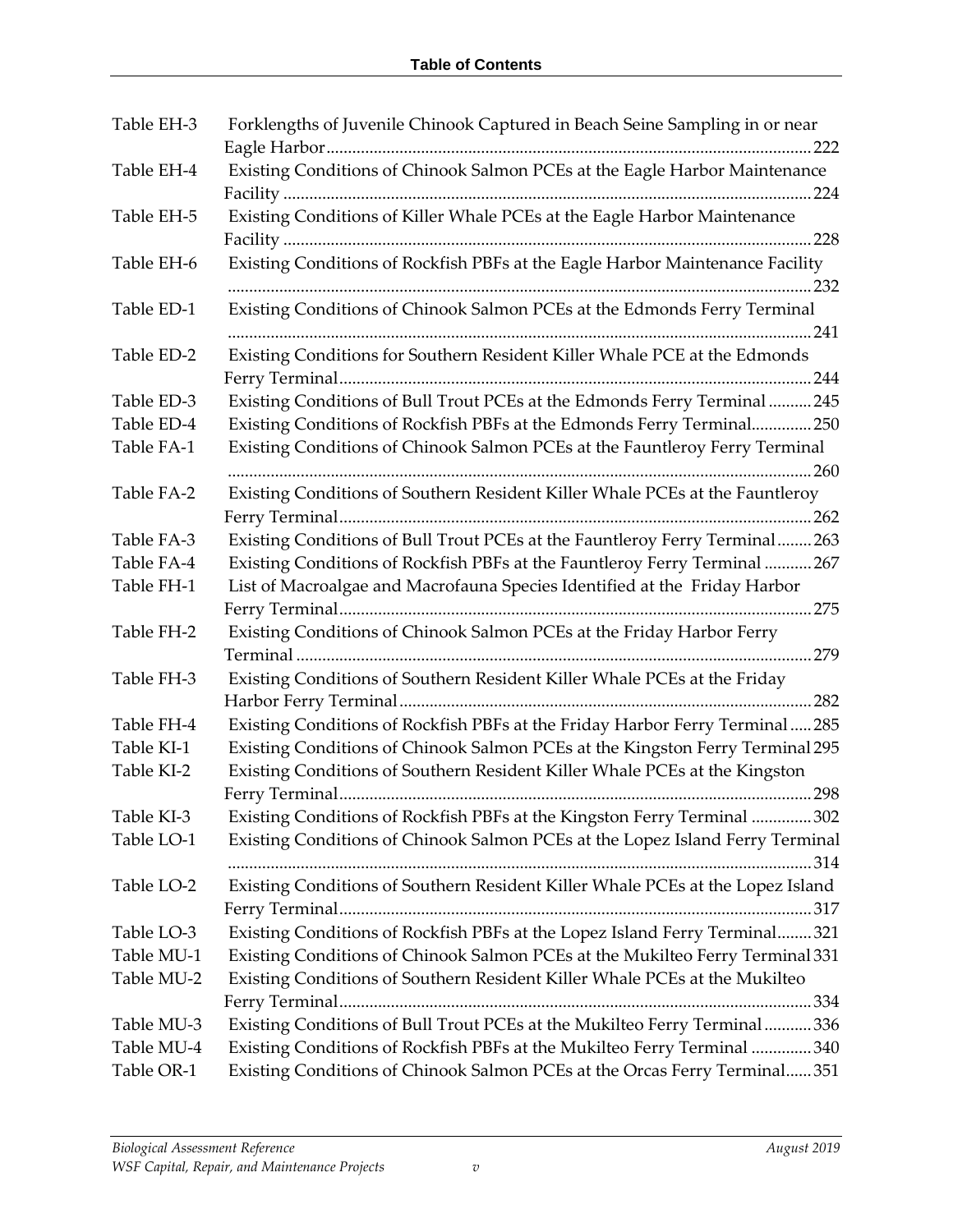| Table OR-2 | Existing Conditions of Southern Resident Killer Whale PCEs at the Orcas Ferry    |
|------------|----------------------------------------------------------------------------------|
| Table OR-3 | Existing Conditions of Rockfish PBFs at the Orcas Island Ferry Terminal  358     |
| Table PD-1 | Existing Conditions of Chinook Salmon PCEs at the Point Defiance Ferry           |
|            |                                                                                  |
| Table PD-2 | Existing Conditions of Southern Resident Killer Whale PCEs at the Point          |
|            |                                                                                  |
| Table PD-3 | Existing Conditions of Bull Trout PCEs at the Point Defiance Ferry Terminal .371 |
| Table PD-4 | Existing Conditions of Rockfish PBFs at the Point Defiance Ferry Terminal375     |
| Table PT-1 | Existing Conditions of Chinook and Hood Canal Summer-Run Chum Salmon             |
|            |                                                                                  |
| Table PT-2 | Existing Conditions of Southern Resident Killer Whale PCEs at the Port           |
|            |                                                                                  |
| Table PT-3 | Marbled Murrelet Density Estimates in Port Townsend Bay1395                      |
| Table PT-4 | Existing Conditions of Rockfish PBFs at the Port Townsend Ferry Terminal  397    |
| Table SE-1 | Existing Conditions of Chinook Salmon PCEs at the Seattle Ferry Terminal  407    |
| Table SE-2 | Existing Conditions of Southern Resident Killer Whale PCEs at the Seattle Ferry  |
|            |                                                                                  |
| Table SE-3 | Existing Conditions of Bull Trout PCEs at the Seattle Ferry Terminal 413         |
| Table SH-1 | Existing Conditions of Chinook Salmon PCEs at the Shaw Ferry Terminal 428        |
| Table SH-2 | Existing Conditions of Southern Resident Killer Whale PCEs at the Shaw Island    |
|            |                                                                                  |
| Table SH-4 | Existing Conditions of Rockfish PBFs at the Shaw Ferry Terminal 435              |
| Table SO-1 | Existing Conditions of Chinook Salmon PCEs at the Southworth Ferry Terminal      |
|            |                                                                                  |
| Table SO-2 | Existing Conditions of Southern Resident Killer Whale PCEs at the Southworth     |
|            |                                                                                  |
| Table SO-3 | Existing Conditions of Rockfish PBFs at the Southworth Ferry Terminal 453        |
| Table TA-1 | Existing Conditions of Chinook Salmon PCEs at the Tahlequah Ferry Terminal       |
|            |                                                                                  |
| Table TA-2 | Existing Conditions of Southern Resident Killer Whale PCEs at the Tahlequah      |
|            |                                                                                  |
| Table TA-3 | Existing Conditions of Rockfish PBFs at the Tahlequah Ferry Terminal 471         |
| Table VA-1 | Existing Conditions of Chinook Salmon PCEs at the Vashon Ferry Terminal480       |
| Table VA-2 | Existing Conditions of Southern Resident Killer Whale PCEs at the Vashon Ferry   |
|            |                                                                                  |
| Table VA-3 | Existing Conditions of Rockfish PBFs at the Vashon Ferry Terminal  487           |

### **List of Figures**

| Figure 2-2 |  |
|------------|--|
| Figure 2-3 |  |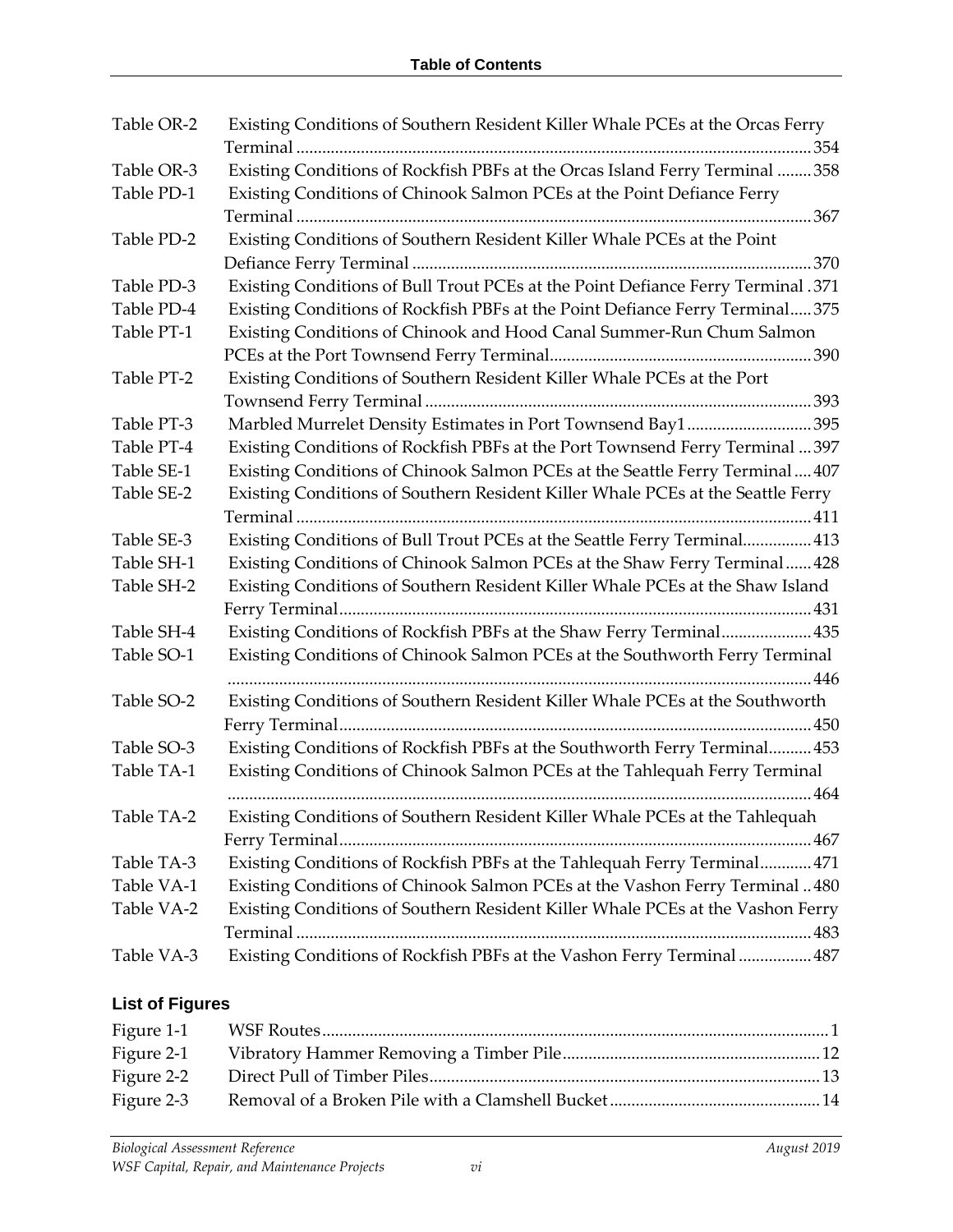| Figure 2-4  |                                                                |  |
|-------------|----------------------------------------------------------------|--|
| Figure 2-5  |                                                                |  |
| Figure 2-6  |                                                                |  |
| Figure 2-7  |                                                                |  |
| Figure 2-8  |                                                                |  |
| Figure 2-9  |                                                                |  |
| Figure 2-10 |                                                                |  |
| Figure 2-11 |                                                                |  |
| Figure 2-12 |                                                                |  |
| Figure 2-13 |                                                                |  |
| Figure 2-14 |                                                                |  |
| Figure 2-15 |                                                                |  |
| Figure 2-16 |                                                                |  |
| Figure 2-17 |                                                                |  |
| Figure 2-18 |                                                                |  |
| Figure 2-19 |                                                                |  |
| Figure 2-21 |                                                                |  |
| Figure 2-22 |                                                                |  |
| Figure 2-23 |                                                                |  |
| Figure 2-24 |                                                                |  |
| Figure 2-25 |                                                                |  |
| Figure 2-26 | Temporary Steel Dolphin and Fixed Timber Dolphin Structures 41 |  |
| Figure 2-27 |                                                                |  |
| Figure 2-28 |                                                                |  |
| Figure 2-29 |                                                                |  |
| Figure 2-30 |                                                                |  |
| Figure 2-31 |                                                                |  |
| Figure 2-32 |                                                                |  |
| Figure 2-33 |                                                                |  |
| Figure 2-34 |                                                                |  |
| Figure 2-35 |                                                                |  |
| Figure 2-36 |                                                                |  |
| Figure 2-37 |                                                                |  |
| Figure 2-38 |                                                                |  |
| Figure 2-39 |                                                                |  |
| Figure 2-40 |                                                                |  |
| Figure 2-41 |                                                                |  |
| Figure 2-42 |                                                                |  |
| Figure 2-43 |                                                                |  |
| Figure 2-44 |                                                                |  |
| Figure 2-45 |                                                                |  |
| Figure 2-46 |                                                                |  |
| Figure 2-47 |                                                                |  |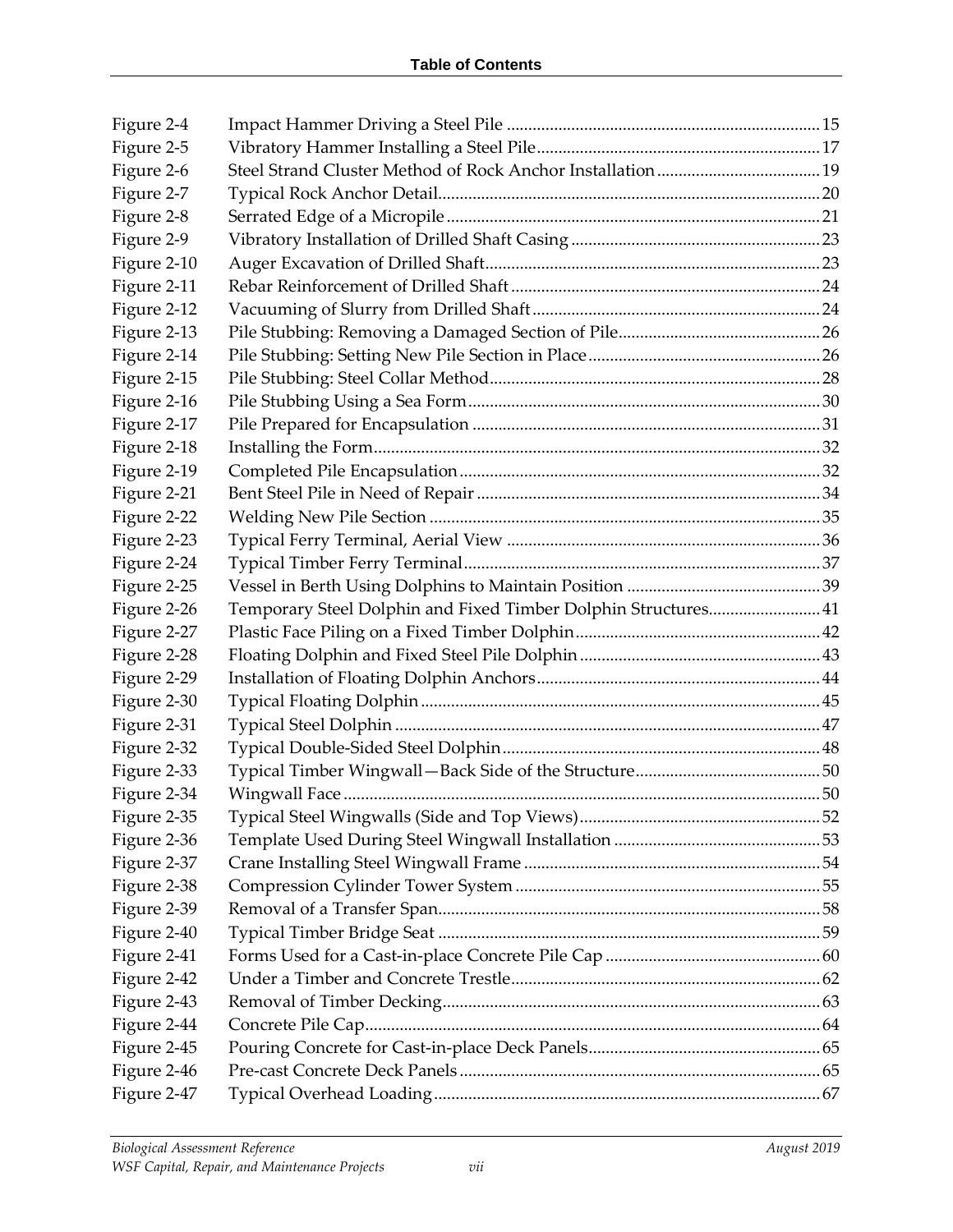| Figure 2-48 | Supercolumn Supporting Overhead Loading Structure at the Kingston Terminal   |  |
|-------------|------------------------------------------------------------------------------|--|
|             |                                                                              |  |
| Figure 2-49 |                                                                              |  |
| Figure 2-50 |                                                                              |  |
| Figure 2-51 |                                                                              |  |
| Figure 3-1  | Anacortes MAMU Suitability and Potential In-air Disturbance Zone 106         |  |
| Figure 3-2  | Coupeville MAMU Suitability and Potential In-air Disturbance Zone 107        |  |
| Figure 3-3  | Lopez MAMU Suitability and Potential In-air Disturbance Zone 108             |  |
| Figure 3-4  | Shaw MAMU Suitability and Potential In-air Disturbance Zone  109             |  |
| Figure AN-1 |                                                                              |  |
| Figure AN-2 |                                                                              |  |
| Figure AN-3 | Shoreline Area to the West of the Anacortes Ferry Terminal116                |  |
| Figure AN-4 | Shoreline Area to the East of the Anacortes Ferry Terminal 116               |  |
| Figure AN-5 |                                                                              |  |
| Figure AN-6 | Buffer Vegetation Between Holding Lanes and Ship Harbor Wetland 118          |  |
| Figure BA-1 |                                                                              |  |
| Figure BA-2 |                                                                              |  |
| Figure BA-3 | Beach Area on South Side of Bainbridge Island Ferry Terminal 134             |  |
| Figure BA-4 | Beach Area on North Side of Bainbridge Island Ferry Terminal  134            |  |
| Figure BR-1 |                                                                              |  |
| Figure BR-2 |                                                                              |  |
| Figure BR-3 | Shoreline Area to the West of the Bremerton Ferry Terminal 154               |  |
| Figure BR-4 | Shoreline Area to the East of the Bremerton Ferry Terminal  154              |  |
| Figure CL-1 |                                                                              |  |
| Figure CL-2 |                                                                              |  |
| Figure CL-3 | Shoreline Area to the North of the Clinton Ferry Terminal171                 |  |
| Figure CL-4 |                                                                              |  |
| Figure CL-5 | Stock and River of Origin for all 50 Coded-wire Tagged Juvenile Chinook      |  |
|             | Recovered Along the West Coast of Whidbey Island (February through August    |  |
|             |                                                                              |  |
| Figure CL-6 | Total Catch per Unit Effort for all Juvenile Salmon at all Sites, Across the |  |
|             | Sampling Season (February to August) Using the Large Beach Seine175          |  |
| Figure CL-7 | Total Catch per Unit Effort for all Juvenile Salmon at all Sites, Across the |  |
|             | Sampling Season (February to August) Using the Small Beach Seine 176         |  |
| Figure CO-1 |                                                                              |  |
| Figure CO-2 |                                                                              |  |
| Figure CO-3 | Shoreline Area to the West of the Coupeville Ferry Terminal  193             |  |
| Figure CO-4 |                                                                              |  |
| Figure CO-5 | Stock and River of Origin for all 50 Coded-wire Tagged Juvenile Chinook      |  |
|             | Recovered Along the West Coast of Whidbey Island (February through August    |  |
|             |                                                                              |  |
| Figure CO-6 | Total Catch per Unit Effort for all Juvenile Salmon at all Sites, Across the |  |
|             | Sampling Season (February to August) Using the Large Beach Seine200          |  |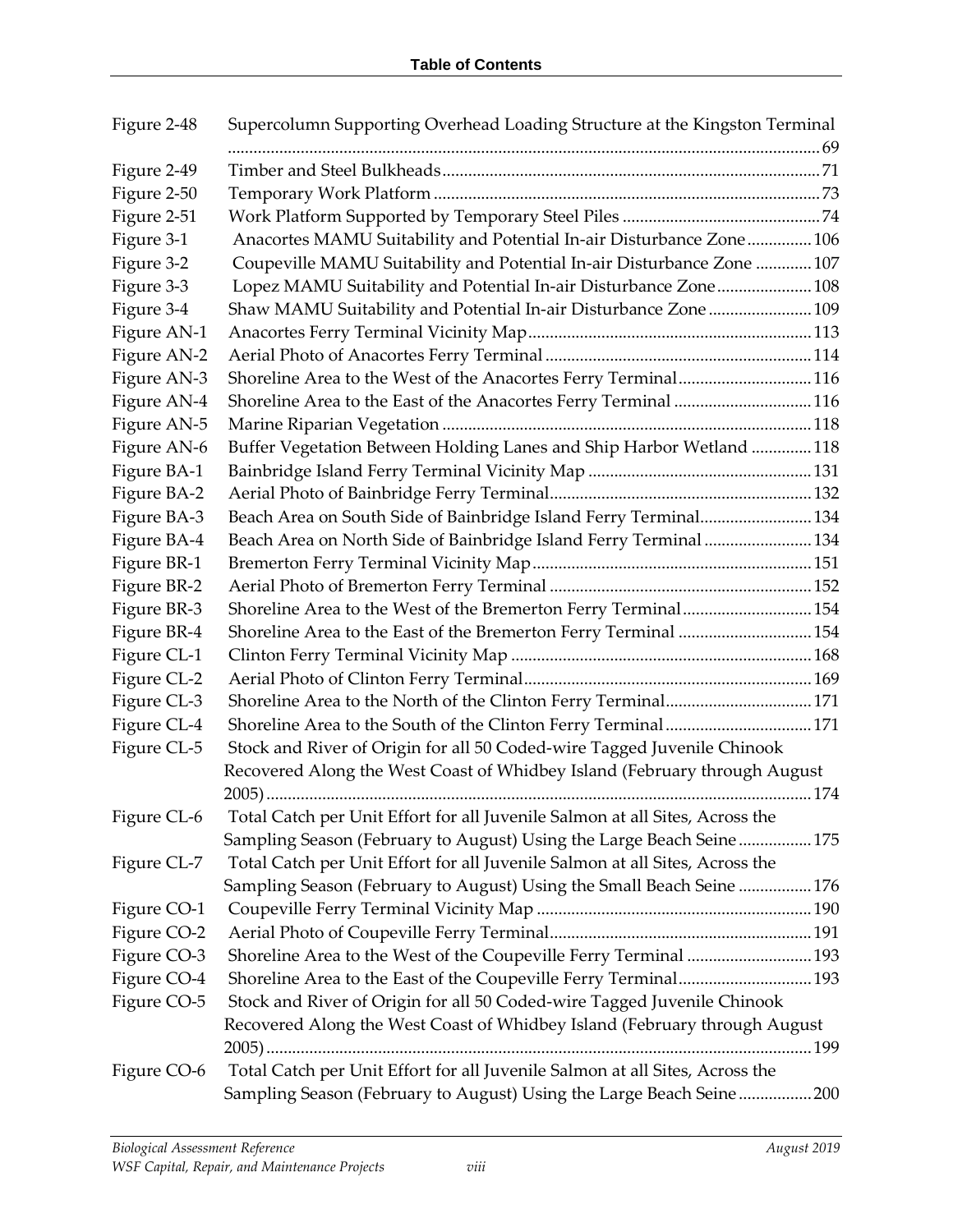| Figure CO-7 | Total Catch per Unit Effort for all Juvenile Salmon at all Sites, Across the   |  |
|-------------|--------------------------------------------------------------------------------|--|
|             | Sampling Season (February to August) Using the Small Beach Seine 200           |  |
| Figure EH-1 |                                                                                |  |
| Figure EH-2 |                                                                                |  |
| Figure EH-3 | Shoreline Area East of the Eagle Harbor Maintenance Facility 216               |  |
| Figure EH-4 | Shoreline Area West of the Eagle Harbor Maintenance Facility216                |  |
| Figure EH-5 | The Ravine Adjacent to the Eagle Harbor Maintenance Facility (photo is looking |  |
|             |                                                                                |  |
| Figure EH-6 | The Mouth of Ravine Creek as it Empties into Eagle Harbor 218                  |  |
| Figure ED-1 |                                                                                |  |
| Figure ED-2 |                                                                                |  |
| Figure ED-3 |                                                                                |  |
| Figure ED-4 |                                                                                |  |
| Figure FA-1 |                                                                                |  |
| Figure FA-2 |                                                                                |  |
| Figure FA-3 |                                                                                |  |
| Figure FA-4 |                                                                                |  |
| Figure FA-5 | The Mouth of Fauntleroy Creek at the South End of the Ferry Terminal 257       |  |
| Figure FH-1 |                                                                                |  |
| Figure FH-2 |                                                                                |  |
| Figure FH-3 | Shoreline Area on the Northwest Side of the Friday Harbor Ferry Terminal273    |  |
| Figure FH-4 | Shoreline Area on the Southeast Side of the Friday Harbor Ferry Terminal (the  |  |
|             |                                                                                |  |
| Figure FH-5 | Migratory Pathways for Juvenile Salmon from Source Population Rivers to the    |  |
|             |                                                                                |  |
| Figure KI-1 |                                                                                |  |
| Figure KI-2 |                                                                                |  |
| Figure KI-3 |                                                                                |  |
| Figure KI-4 |                                                                                |  |
| Figure LO-1 |                                                                                |  |
| Figure LO-2 |                                                                                |  |
| Figure LO-3 |                                                                                |  |
| Figure LO-4 | Surf Smelt Spawning Beach just Northwest of the Lopez Island Ferry Terminal    |  |
|             |                                                                                |  |
| Figure LO-5 | Migratory Pathways for Juvenile Salmon from Source Population Rivers to the    |  |
|             |                                                                                |  |
| Figure MU-1 |                                                                                |  |
| Figure MU-2 |                                                                                |  |
| Figure MU-3 | Shoreline Area to the West of the Mukilteo Ferry Terminal326                   |  |
| Figure MU-4 | Shoreline Area to the East of the Mukilteo Ferry Terminal327                   |  |
| Figure OR-1 |                                                                                |  |
| Figure OR-2 |                                                                                |  |
| Figure OR-3 |                                                                                |  |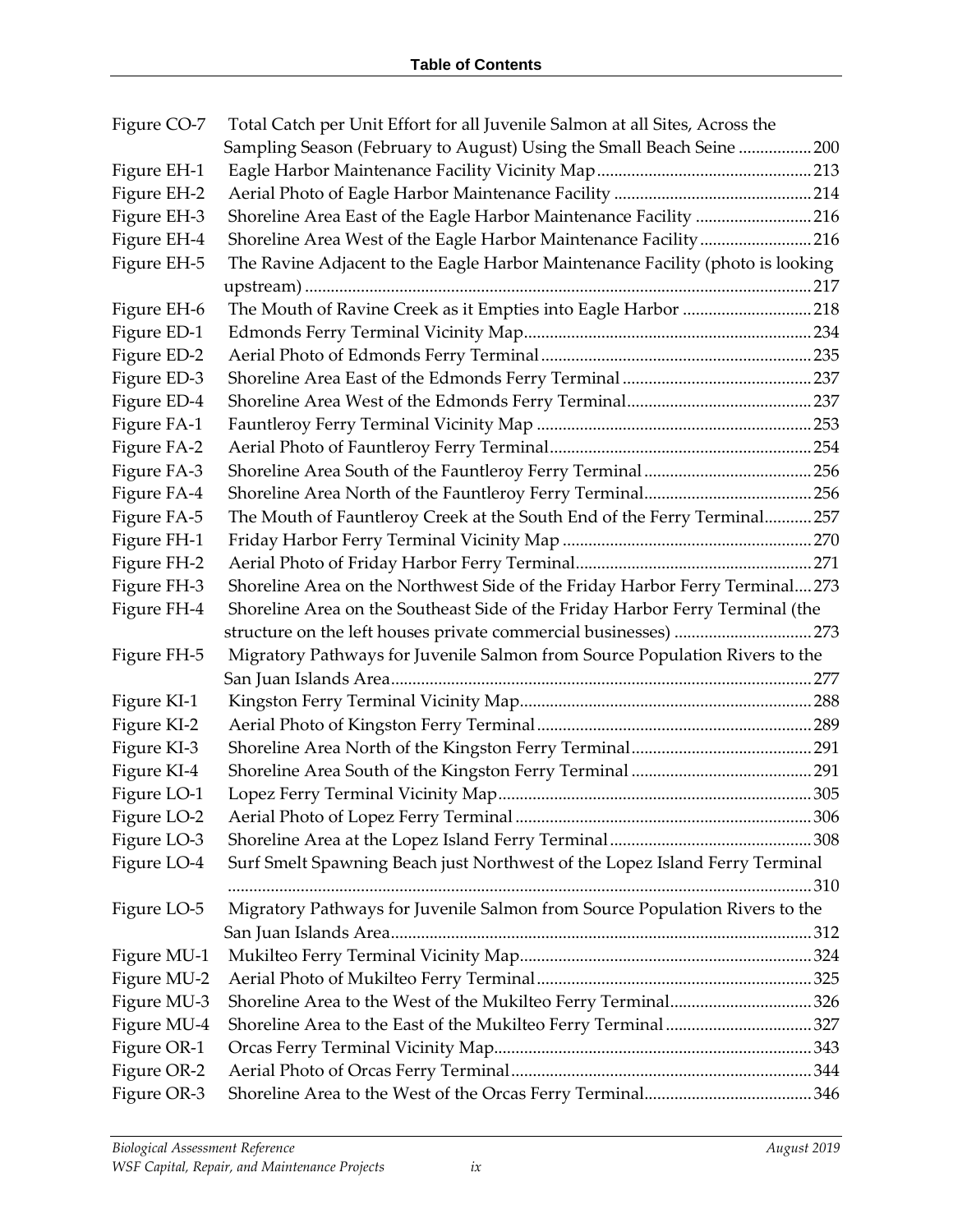| Figure OR-4 |                                                                             |  |
|-------------|-----------------------------------------------------------------------------|--|
| Figure OR-5 | Migratory Pathways for Juvenile Salmon from Source Population Rivers to the |  |
|             |                                                                             |  |
| Figure PD-1 |                                                                             |  |
| Figure PD-2 |                                                                             |  |
| Figure PD-3 |                                                                             |  |
| Figure PD-4 |                                                                             |  |
| Figure PT-1 |                                                                             |  |
| Figure PT-2 |                                                                             |  |
| Figure PT-3 | Shoreline Area North of the Port Townsend Ferry Terminal381                 |  |
| Figure PT-4 | Shoreline Area South of the Port Townsend Ferry Terminal 382                |  |
| Figure SE-1 |                                                                             |  |
| Figure SE-2 |                                                                             |  |
| Figure SE-3 |                                                                             |  |
| Figure SE-4 |                                                                             |  |
| Figure SH-1 |                                                                             |  |
| Figure SH-2 |                                                                             |  |
| Figure SH-3 |                                                                             |  |
| Figure SH-4 |                                                                             |  |
| Figure SH-5 | Migratory Pathways for Juvenile Salmon from Source Population Rivers to the |  |
|             |                                                                             |  |
| Figure SO-1 |                                                                             |  |
| Figure SO-2 |                                                                             |  |
| Figure SO-3 | Beach and Intertidal Area North of the Southworth Ferry Terminal 441        |  |
| Figure SO-4 |                                                                             |  |
| Figure TA-1 |                                                                             |  |
| Figure TA-2 |                                                                             |  |
| Figure TA-3 |                                                                             |  |
| Figure TA-4 |                                                                             |  |
| Figure TA-5 | Concrete Culvert Carrying Talequah Creek and the Creek as it Flows onto the |  |
|             |                                                                             |  |
| Figure VA-1 |                                                                             |  |
| Figure VA-2 |                                                                             |  |
| Figure VA-3 | Beach and Intertidal Area West of the Vashon Ferry Terminal  477            |  |

#### **List of Appendices**

- Appendix A Project Form
- Appendix B Species Biology
- Appendix C NMFS and USFWS Species Lists
- Appendix D Essential Fish Habitat
- Appendix E Existing Stormwater Drainage and Treatment Figures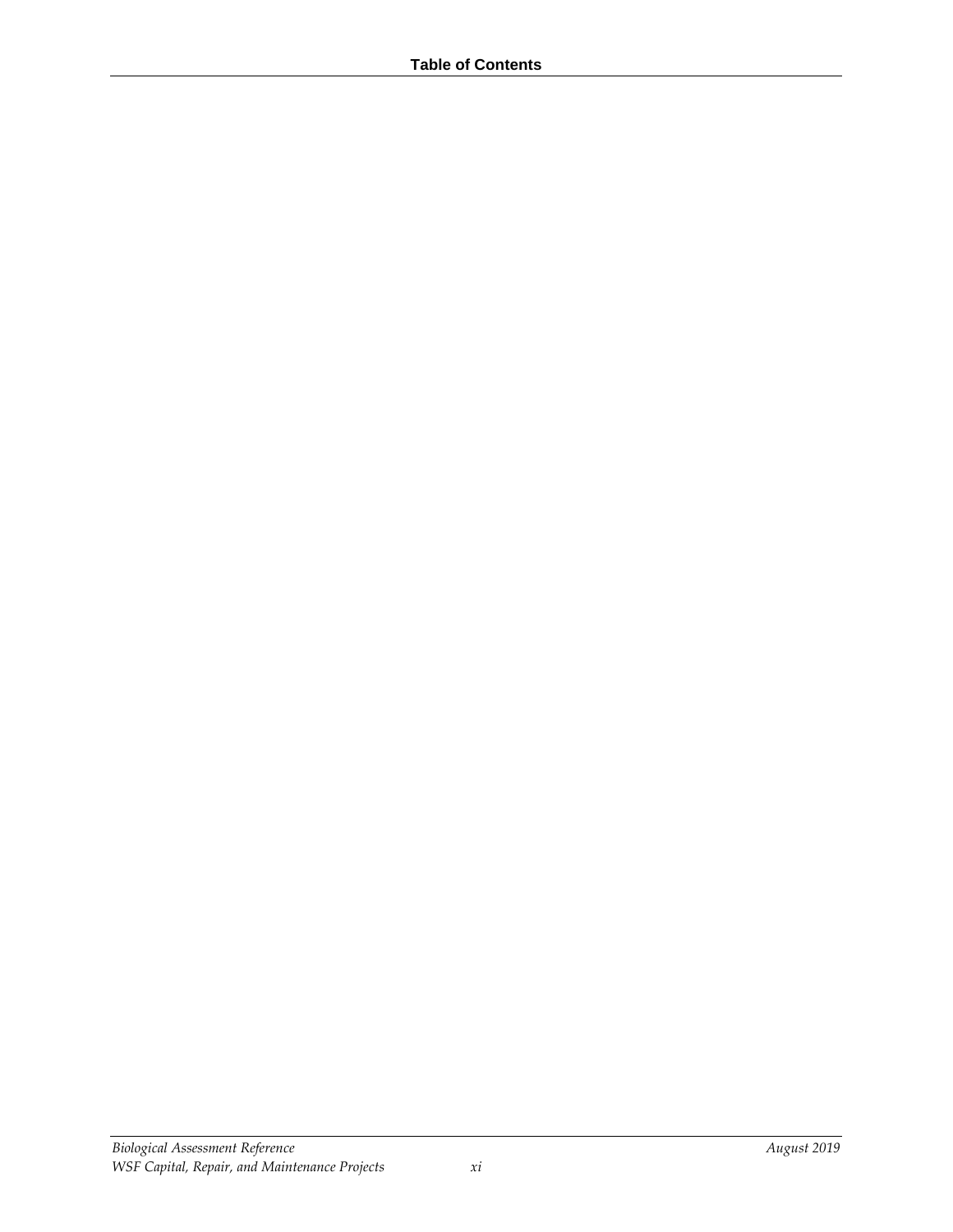| <b>ACZA</b>   | ammoniacal copper zinc arsenate                                            |
|---------------|----------------------------------------------------------------------------|
| <b>ADA</b>    | Americans with Disabilities Act                                            |
| <b>AWPA</b>   | American Wood Preservers' Association                                      |
| BA            | <b>Biological Assessment</b>                                               |
| <b>BMP</b>    | best management practice                                                   |
| <b>BO</b>     | <b>Biological Opinion</b>                                                  |
| cfs           | cubic feet per second                                                      |
| Corps         | U.S. Army Corps of Engineers                                               |
| <b>CDF</b>    | <b>Cumulative Density Function</b>                                         |
| <b>CFR</b>    | Code of Federal Regulations                                                |
| <b>CSL</b>    | Cleanup Screening Level                                                    |
| <b>CSO</b>    | combined sewer outfall                                                     |
| <b>CWT</b>    | coded wire tag                                                             |
| dB            | decibel                                                                    |
| dBA           | weighted in-air noise rating for human receptors, decibels                 |
| $dB$ PEAK     | peak pressure, instantaneous maximum or minimum overpressure observed      |
|               | during each impact pulse, decibels                                         |
| dBRMS         | RMS (root mean square), square root of energy divided by impulse duration, |
|               | decibels                                                                   |
| <b>DBT</b>    | dibutyltin                                                                 |
| <b>DIDSON</b> | Dual-frequency Identification Sonar                                        |
| DO            | dissolved oxygen                                                           |
| <b>DPS</b>    | distinct population segment                                                |
| Ecology       | <b>Washington State Department of Ecology</b>                              |
| <b>EFH</b>    | <b>Essential Fish Habitat</b>                                              |
| <b>EPA</b>    | U.S. Environmental Protection Agency                                       |
| <b>ESA</b>    | <b>Endangered Species Act</b>                                              |
| <b>ESU</b>    | <b>Evolutionary Significant Unit</b>                                       |
| <b>FHWA</b>   | Federal Highway Administration                                             |
| <b>FMO</b>    | foraging, migration, and overwintering                                     |
| <b>FTA</b>    | Federal Transit Administration                                             |
| <b>HPA</b>    | Hydraulic Project Approval                                                 |
| <b>HPAH</b>   | high-molecular-weight polycyclic aromatic hydrocarbon                      |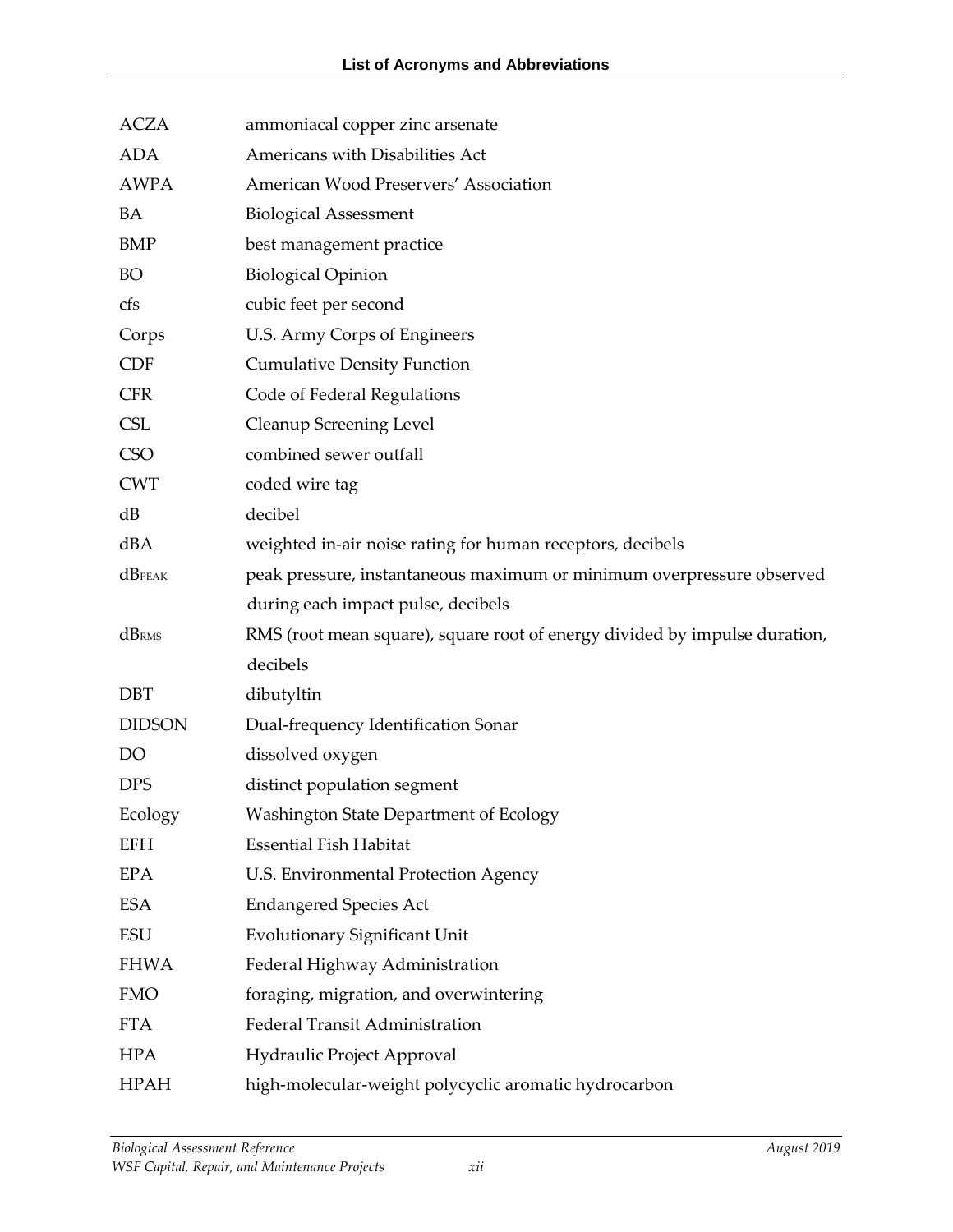| H:V          | horizontal to vertical                               |
|--------------|------------------------------------------------------|
| kHz          | kilohertz                                            |
| $LC_{50}$    | 96-hour median lethal concentration                  |
| <b>LID</b>   | Low Impact Development                               |
| <b>LPAH</b>  | low-molecular-weight polycyclic aromatic hydrocarbon |
| <b>LTAA</b>  | Likely to Adversely Affect                           |
| mg/kg        | milligrams per kilogram                              |
| mg/L         | milligrams per liter                                 |
| <b>MHHW</b>  | mean higher high water                               |
| <b>MLLW</b>  | mean lower low water                                 |
| MM           | minimization measure                                 |
| mm           | millimeter                                           |
| <b>MMPA</b>  | Marine Mammal Protection Act                         |
| mph          | miles per hour                                       |
| <b>MRC</b>   | <b>Marine Resource Consultants</b>                   |
| <b>NLTAA</b> | Not Likely to Adversely Affect                       |
| <b>NMFS</b>  | National Marine Fisheries Service                    |
| <b>NOAA</b>  | National Oceanic and Atmospheric Administration      |
| <b>NPDES</b> | National Pollutant Discharge Elimination System      |
| <b>NTU</b>   | nephelometric turbidity unit                         |
| OHW          | Ordinary High Water                                  |
| PAH          | polycyclic aromatic hydrocarbon                      |
| PAR          | photosynthetically active radiation                  |
| PBB          | polybrominated diphenyl biphenyl                     |
| <b>PBDE</b>  | polybrominated diphenyl ether                        |
| PCB          | polychlorinated biphenol                             |
| PCE          | <b>Primary Constituent Element</b>                   |
| PCP          | polychlorinated paraffins                            |
| PCN          | polychlorinated naphthalenes                         |
| PCT          | polychlorinated terphenyl                            |
| <b>PEM</b>   | palustrine emergent                                  |
| <b>PFO</b>   | perfluro-octane sulfonate                            |
| <b>PHS</b>   | <b>Priority Habitats and Species</b>                 |